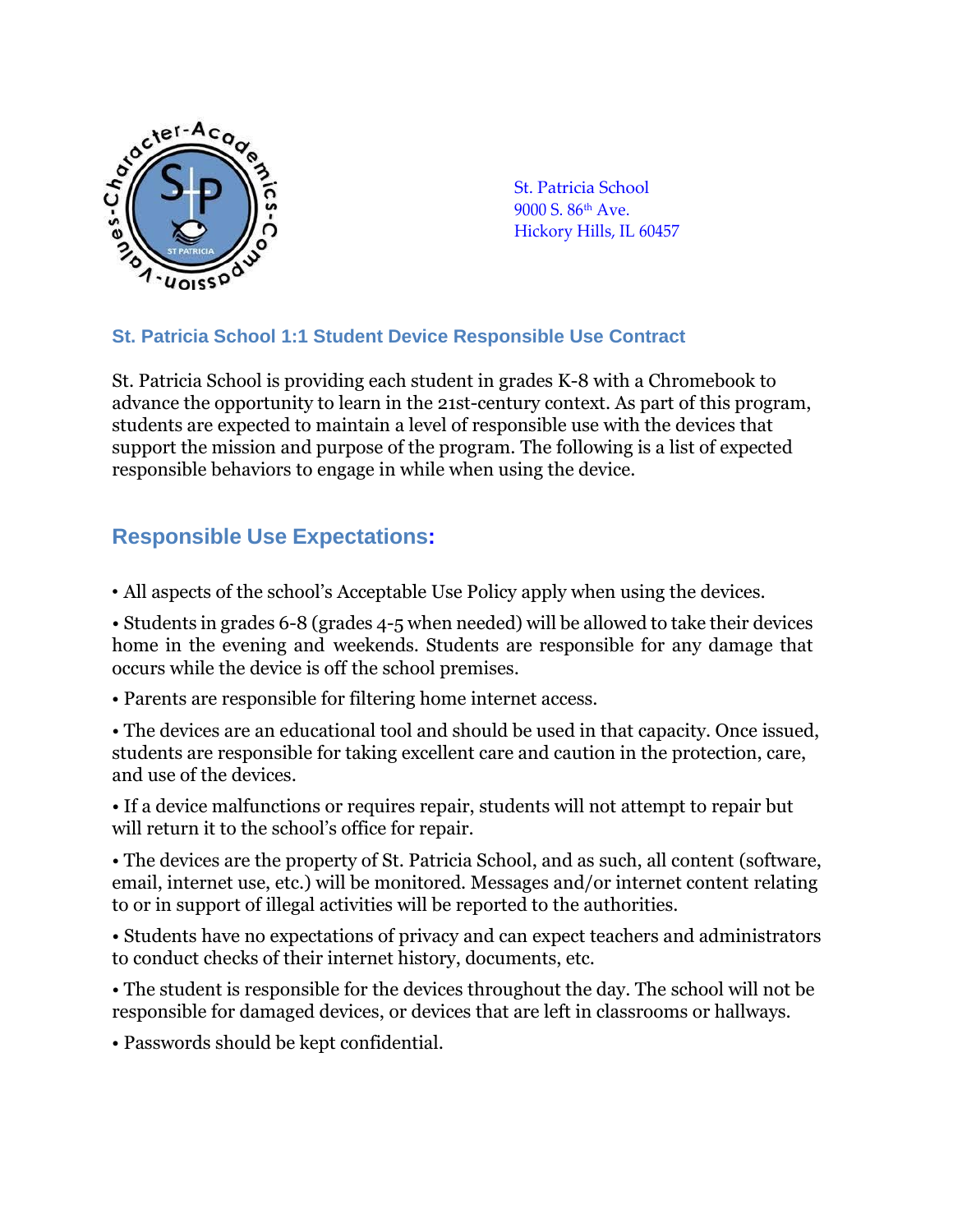"Cyberbullying" will not be tolerated. Cyberbullying is bullying by use of any electronic communication device using, but not limited to, email, instant messaging, text messages, blogs, mobile phones, pagers, online games, websites, etc.

• Students are expected to notify a staff member whenever they come across information or messages that are inappropriate, dangerous, threatening or make them feel uncomfortable.

̇̇̇̇̇̇ ̇̇̇̇̇̇ ̇̇̇̇̇̇ ̇̇̇̇̇̇ ̇̇̇̇̇̇ ̇̇̇̇̇̇ During school hours, students are not allowed to send emails without the express permission of their teacher.

• Enjoy the use of your device and take advantage of the opportunity it offers to help you in your learning.

# **General Use and Practices:**

• Do not eat or drink near the devices.

• Do not place items on the Chromebook keyboard as accidentally closing the device with items on the keyboard can damage the screen.

• Do not mark the cases in any way with markers, stickers, etc.

• Do not download, copy, or share copyrighted material. This includes music files, images, or software.

• Students are prohibited from attempting to bypass the school filter.

• The presence of weapons, pornographic materials, alcohol, drugs, gang-related symbols oractivity, or inappropriate images are not allowed on the device and will result in disciplinary actions.

• Conduct yourself in a socially acceptable and positive manner at all times when using the device, the network, and the Internet.

The use of a St. Patricia Chromebook is a privilege, not a right. As such, St. Patricia School reserves the right to discipline, assess fees, and/or revoke access to thedevice as deemed necessary for any action in violation of this responsible use contract, or violation of the school's Acceptable Use Policy.

## **St. Patricia School Device Fines**

All technology materials, including but not limited to Chromebooks, issued to students during the school year are property of St. Patricia School and are checked periodically for damages. If the device is lost or damaged to the point it cannot be reused or repaired, the student will be responsible for the full replacement cost. Please note devices will not be repaired until payment has been received. Depending on the circumstances, a loner may be given for a maximum of 10 days.

A \$50 deductible will be incurred for damage outside normal use. A \$250 fee will be incurred if the device is lost or damaged where it is no longer repairable.